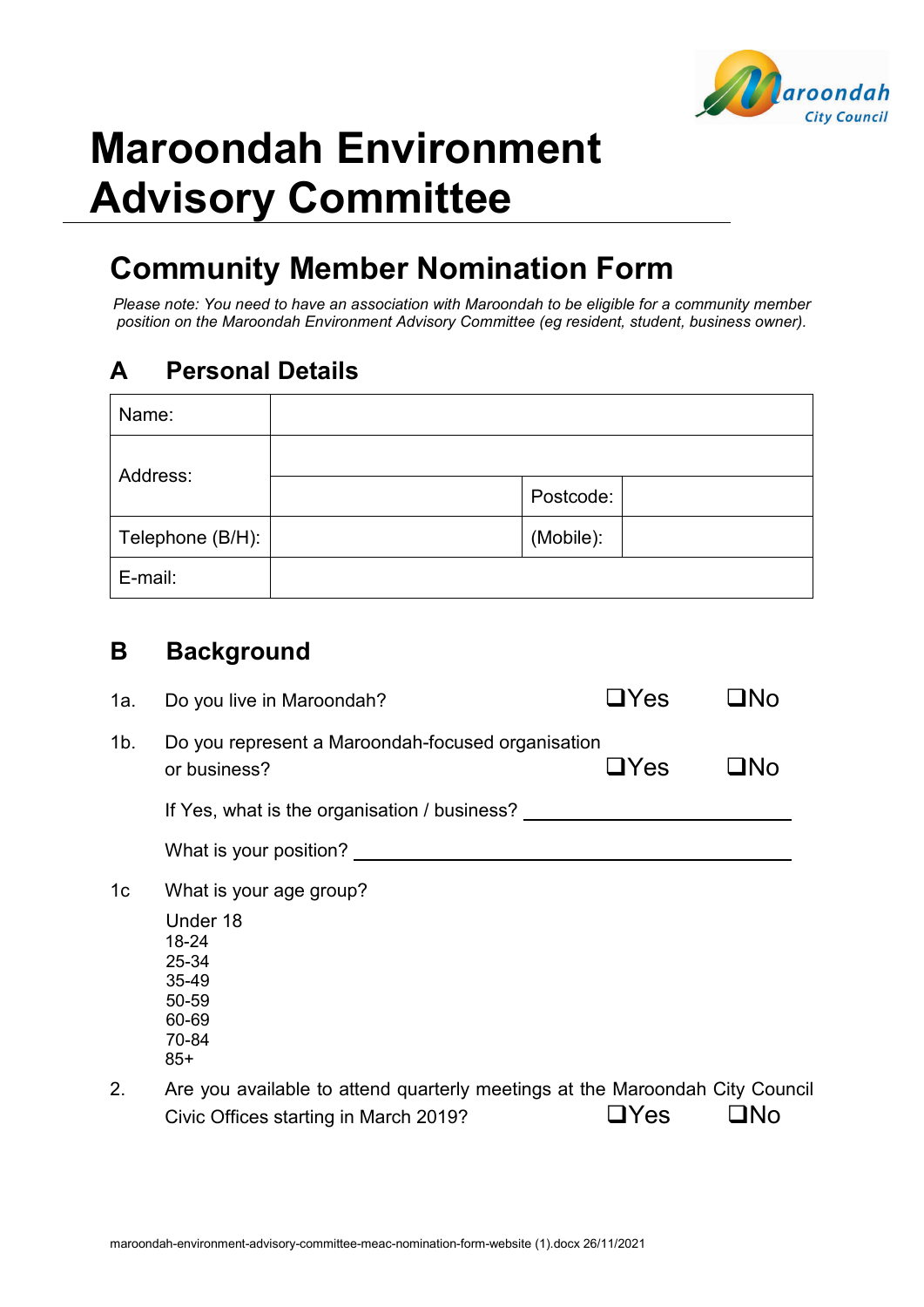

#### **C Experience**

3. Do you have personal experience and/or a specific set of professional skills and background that will help achieve the purpose and objectives of the Committee?

 $\Box$ Yes  $\Box$ No

If Yes, briefly describe your experience.

\_\_\_\_\_\_\_\_\_\_\_\_\_\_\_\_\_\_\_\_\_\_\_\_\_\_\_\_\_\_\_\_\_\_\_\_\_\_\_\_\_\_\_\_\_\_\_\_\_\_\_\_\_\_\_\_\_\_\_\_\_\_\_\_\_\_\_ \_\_\_\_\_\_\_\_\_\_\_\_\_\_\_\_\_\_\_\_\_\_\_\_\_\_\_\_\_\_\_\_\_\_\_\_\_\_\_\_\_\_\_\_\_\_\_\_\_\_\_\_\_\_\_\_\_\_\_\_\_\_\_\_\_\_\_  $\mathcal{L}_\mathcal{L} = \{ \mathcal{L}_\mathcal{L} = \{ \mathcal{L}_\mathcal{L} = \{ \mathcal{L}_\mathcal{L} = \{ \mathcal{L}_\mathcal{L} = \{ \mathcal{L}_\mathcal{L} = \{ \mathcal{L}_\mathcal{L} = \{ \mathcal{L}_\mathcal{L} = \{ \mathcal{L}_\mathcal{L} = \{ \mathcal{L}_\mathcal{L} = \{ \mathcal{L}_\mathcal{L} = \{ \mathcal{L}_\mathcal{L} = \{ \mathcal{L}_\mathcal{L} = \{ \mathcal{L}_\mathcal{L} = \{ \mathcal{L}_\mathcal{$ \_\_\_\_\_\_\_\_\_\_\_\_\_\_\_\_\_\_\_\_\_\_\_\_\_\_\_\_\_\_\_\_\_\_\_\_\_\_\_\_\_\_\_\_\_\_\_\_\_\_\_\_\_\_\_\_\_\_\_\_\_\_\_\_\_\_\_ 4. Have you previously been involved with efforts to achieve environmental sustainability within the Maroondah community and/or beyond?  $\Box$ Yes  $\Box$ No If Yes, briefly describe your experience. \_\_\_\_\_\_\_\_\_\_\_\_\_\_\_\_\_\_\_\_\_\_\_\_\_\_\_\_\_\_\_\_\_\_\_\_\_\_\_\_\_\_\_\_\_\_\_\_\_\_\_\_\_\_\_\_\_\_\_\_\_\_\_\_\_\_\_ \_\_\_\_\_\_\_\_\_\_\_\_\_\_\_\_\_\_\_\_\_\_\_\_\_\_\_\_\_\_\_\_\_\_\_\_\_\_\_\_\_\_\_\_\_\_\_\_\_\_\_\_\_\_\_\_\_\_\_\_\_\_\_\_\_\_\_ \_\_\_\_\_\_\_\_\_\_\_\_\_\_\_\_\_\_\_\_\_\_\_\_\_\_\_\_\_\_\_\_\_\_\_\_\_\_\_\_\_\_\_\_\_\_\_\_\_\_\_\_\_\_\_\_\_\_\_\_\_\_\_\_\_\_\_ \_\_\_\_\_\_\_\_\_\_\_\_\_\_\_\_\_\_\_\_\_\_\_\_\_\_\_\_\_\_\_\_\_\_\_\_\_\_\_\_\_\_\_\_\_\_\_\_\_\_\_\_\_\_\_\_\_\_\_\_\_\_\_\_\_\_\_ \_\_\_\_\_\_\_\_\_\_\_\_\_\_\_\_\_\_\_\_\_\_\_\_\_\_\_\_\_\_\_\_\_\_\_\_\_\_\_\_\_\_\_\_\_\_\_\_\_\_\_\_\_\_\_\_\_\_\_\_\_\_\_\_\_\_\_ 5. Have you had experience in a leadership role within a community and / or business setting?  $\Box$ Yes  $\Box$ No If Yes, briefly describe your experience. \_\_\_\_\_\_\_\_\_\_\_\_\_\_\_\_\_\_\_\_\_\_\_\_\_\_\_\_\_\_\_\_\_\_\_\_\_\_\_\_\_\_\_\_\_\_\_\_\_\_\_\_\_\_\_\_\_\_\_\_\_\_\_\_\_\_\_ \_\_\_\_\_\_\_\_\_\_\_\_\_\_\_\_\_\_\_\_\_\_\_\_\_\_\_\_\_\_\_\_\_\_\_\_\_\_\_\_\_\_\_\_\_\_\_\_\_\_\_\_\_\_\_\_\_\_\_\_\_\_\_\_\_\_\_ \_\_\_\_\_\_\_\_\_\_\_\_\_\_\_\_\_\_\_\_\_\_\_\_\_\_\_\_\_\_\_\_\_\_\_\_\_\_\_\_\_\_\_\_\_\_\_\_\_\_\_\_\_\_\_\_\_\_\_\_\_\_\_\_\_\_\_ \_\_\_\_\_\_\_\_\_\_\_\_\_\_\_\_\_\_\_\_\_\_\_\_\_\_\_\_\_\_\_\_\_\_\_\_\_\_\_\_\_\_\_\_\_\_\_\_\_\_\_\_\_\_\_\_\_\_\_\_\_\_\_\_\_\_\_ 6. What is your understanding of the role of Local Government in environmental management? Please briefly describe your understanding. \_\_\_\_\_\_\_\_\_\_\_\_\_\_\_\_\_\_\_\_\_\_\_\_\_\_\_\_\_\_\_\_\_\_\_\_\_\_\_\_\_\_\_\_\_\_\_\_\_\_\_\_\_\_\_\_\_\_\_\_\_\_\_\_\_\_\_

\_\_\_\_\_\_\_\_\_\_\_\_\_\_\_\_\_\_\_\_\_\_\_\_\_\_\_\_\_\_\_\_\_\_\_\_\_\_\_\_\_\_\_\_\_\_\_\_\_\_\_\_\_\_\_\_\_\_\_\_\_\_\_\_\_\_\_ \_\_\_\_\_\_\_\_\_\_\_\_\_\_\_\_\_\_\_\_\_\_\_\_\_\_\_\_\_\_\_\_\_\_\_\_\_\_\_\_\_\_\_\_\_\_\_\_\_\_\_\_\_\_\_\_\_\_\_\_\_\_\_\_\_\_\_